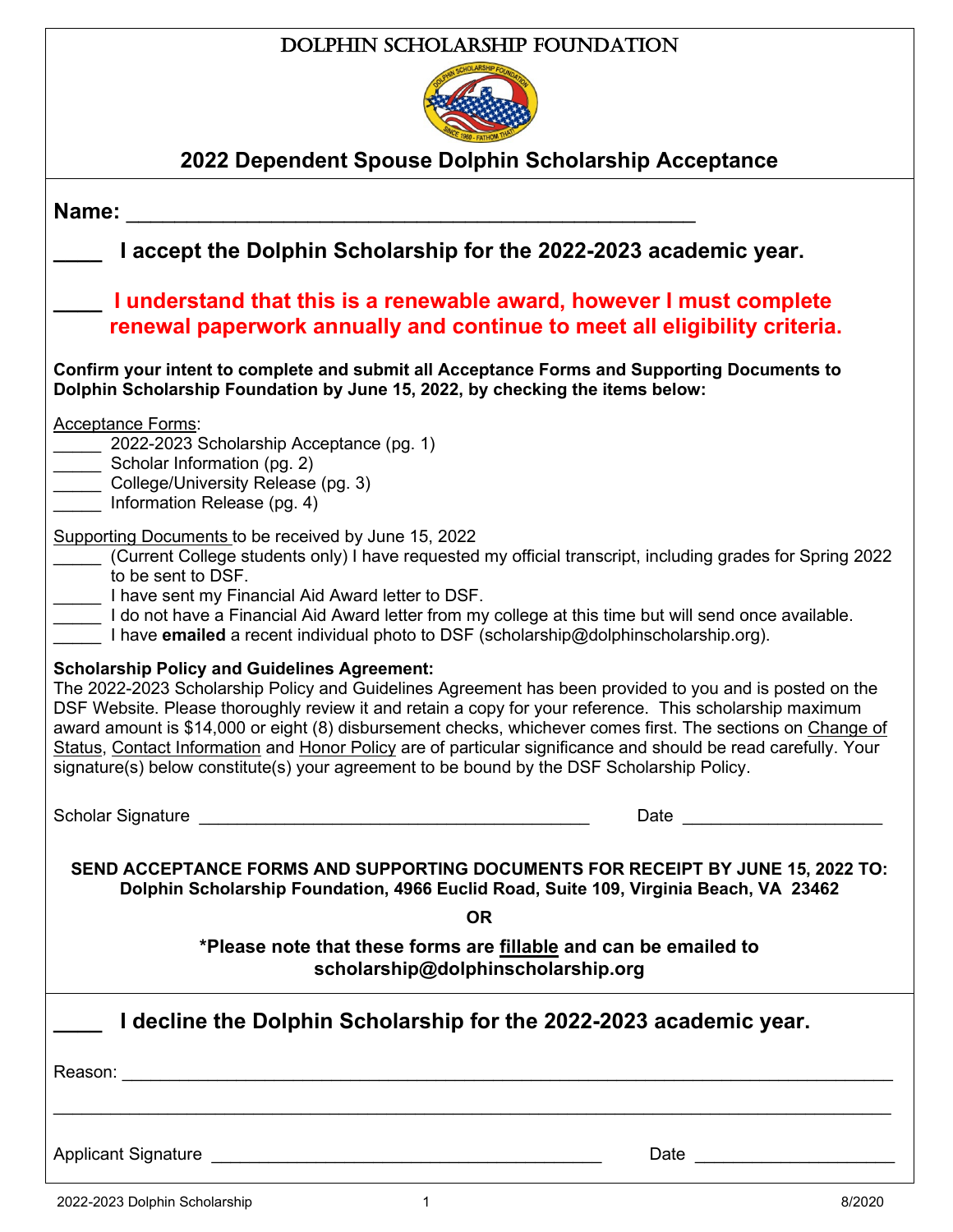| DOLPHIN SCHOLARSHIP FOUNDATION                                                                                                                                       |  |  |
|----------------------------------------------------------------------------------------------------------------------------------------------------------------------|--|--|
|                                                                                                                                                                      |  |  |
| <b>Scholar Information</b>                                                                                                                                           |  |  |
|                                                                                                                                                                      |  |  |
| <b>Contact Information:</b>                                                                                                                                          |  |  |
|                                                                                                                                                                      |  |  |
| Phone:                                                                                                                                                               |  |  |
| Social Media: 1 <b>V</b> in <b>O</b> Help us connect with you.                                                                                                       |  |  |
|                                                                                                                                                                      |  |  |
| Twitter:<br>What is your preferred channel?<br><u> 1989 - Johann Barbara, martin amerikan basar dan basa dan basa dan basa dalam basa dalam basa dalam basa dala</u> |  |  |
|                                                                                                                                                                      |  |  |
|                                                                                                                                                                      |  |  |
| Quote: Please tell us what it means to you to be a Dolphin Scholar (This will be listed on our website with your photo)                                              |  |  |
|                                                                                                                                                                      |  |  |
|                                                                                                                                                                      |  |  |
|                                                                                                                                                                      |  |  |
|                                                                                                                                                                      |  |  |
| <b>College/University Information:</b>                                                                                                                               |  |  |
| Mailing address for receipt of scholarship monies (Financial Aid/Scholarship Office):                                                                                |  |  |
|                                                                                                                                                                      |  |  |
|                                                                                                                                                                      |  |  |
|                                                                                                                                                                      |  |  |
|                                                                                                                                                                      |  |  |
| Please share your recent achievements and future academic plans (clubs, awards, honors, study abroad, co-op)                                                         |  |  |
| and the control of the control of the control of the control of the control of the control of the control of the                                                     |  |  |
| <u> 1989 - Jan Samuel Barbara, margaret a shekara ta 1989 - An tsara tsara tsara tsara tsara tsara tsara tsara t</u>                                                 |  |  |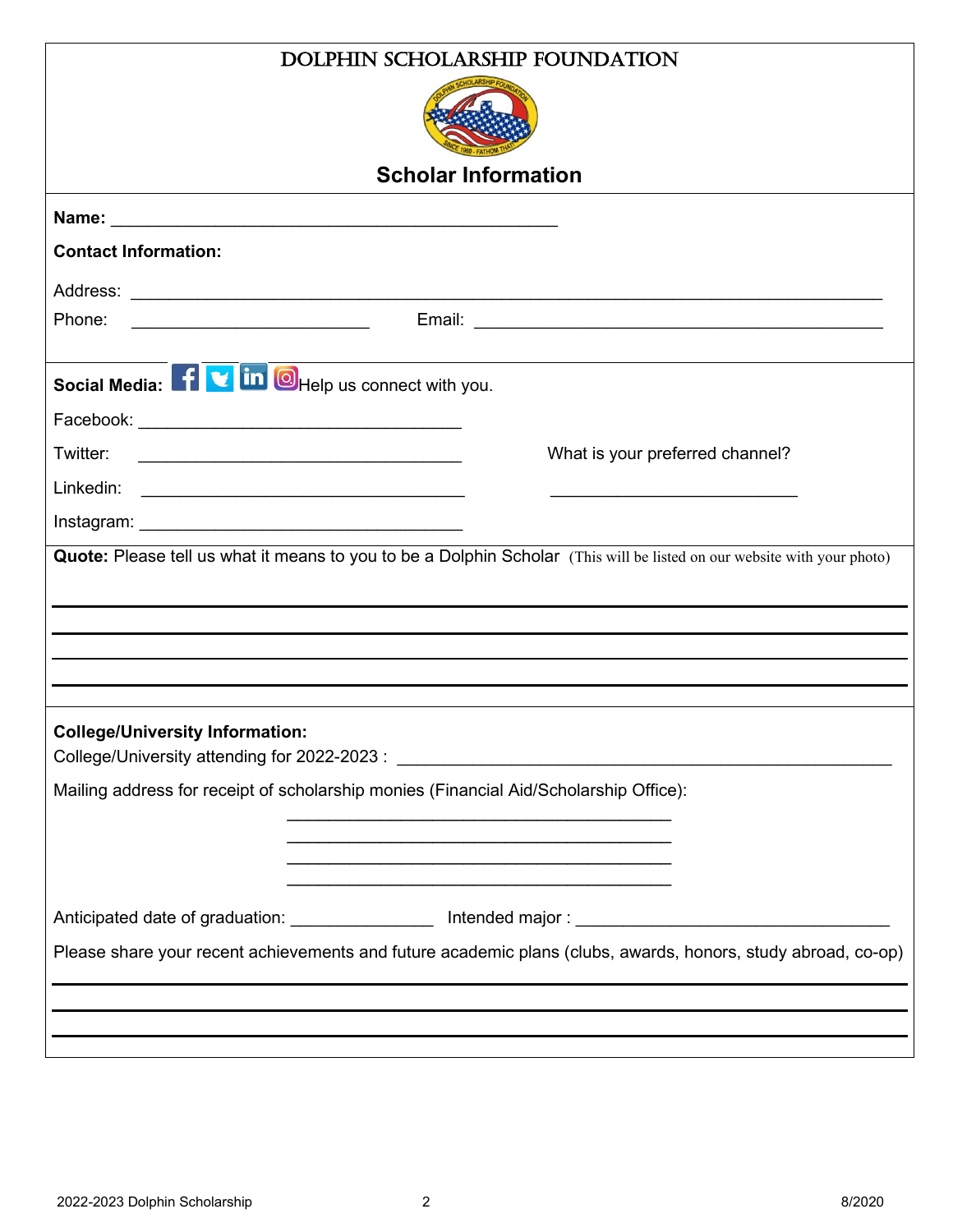#### Dolphin Scholarship Foundation



#### **College/University Information Release**

**Financial Aid Information:** List by name and amount all financial aid you will receive for 2022-2023, including loans, Post 9/11 GI Bill and ROTC. Also mail a copy of your Financial Aid Award letter if available.

Source **Amount Scholarship/Grant/Loan** 

Dolphin Scholarship Foundation provides financial assistance for you to attend undergraduate or vocational education. Your permission is needed to request information from the Registrar and Financial Aid office of the college you attend. DSF uses these records to verify your grades, academic standing, transfer records or any other relevant information needed to award and/or renew your scholarship.

All information gathered by Dolphin Scholarship Foundation will be held in confidence and in compliance with the Privacy Act Statement at the bottom of this page. You will be required to update this authorization each year and it shall be valid for a period of six years from the date of selection for the Dolphin Scholarship.

\_\_\_\_\_\_\_\_\_\_\_\_\_\_\_\_\_\_\_\_\_\_\_\_\_\_\_\_\_\_\_\_\_\_\_\_\_\_\_ \_\_\_\_\_\_\_\_\_\_\_\_\_\_\_\_\_\_\_\_\_\_\_\_\_\_\_\_\_\_\_\_\_\_\_\_\_\_\_

 $\_$  , and the contribution of the contribution of  $\overline{\mathcal{L}}$  , and  $\overline{\mathcal{L}}$  , and  $\overline{\mathcal{L}}$  , and  $\overline{\mathcal{L}}$  , and  $\overline{\mathcal{L}}$ 

 $\_$  , and the contribution of the contribution of  $\overline{\mathcal{L}}$  , and  $\overline{\mathcal{L}}$  , and  $\overline{\mathcal{L}}$  , and  $\overline{\mathcal{L}}$  , and  $\overline{\mathcal{L}}$ 

Name College/University

\_\_\_\_\_\_\_\_\_\_\_\_\_\_\_\_\_\_\_\_\_\_\_\_\_\_\_\_\_\_\_\_\_\_\_\_\_\_\_ \_\_\_\_\_\_\_\_\_\_\_\_\_\_\_\_\_\_\_\_\_\_\_\_\_\_\_\_\_\_\_\_\_\_\_\_\_\_\_ Address **Student ID / SSN (Last Four)** 

City, State, Zip Code Birth Date

Daytime Phone **Email** 

I authorize the college/university named above to release to Dolphin Scholarship Foundation any and all information related to financial aid, grades, transfer records, or any other information necessary to evaluate Dolphin Scholarship program services.

 $\overline{\phantom{a}}$  , and the contract of the contract of the contract of the contract of the contract of the contract of the contract of the contract of the contract of the contract of the contract of the contract of the contrac Scholar Signature Date

**PRIVACY ACT STATEMENT**

Authority to request this information is derived from 5 United States Code 301, Departmental Regulations. The purpose of the information is to apply for educational assistance through the Dolphin Scholarship Foundation. Information provided will be used to assess scholastic achievement and to evaluate the need for financial assistance.